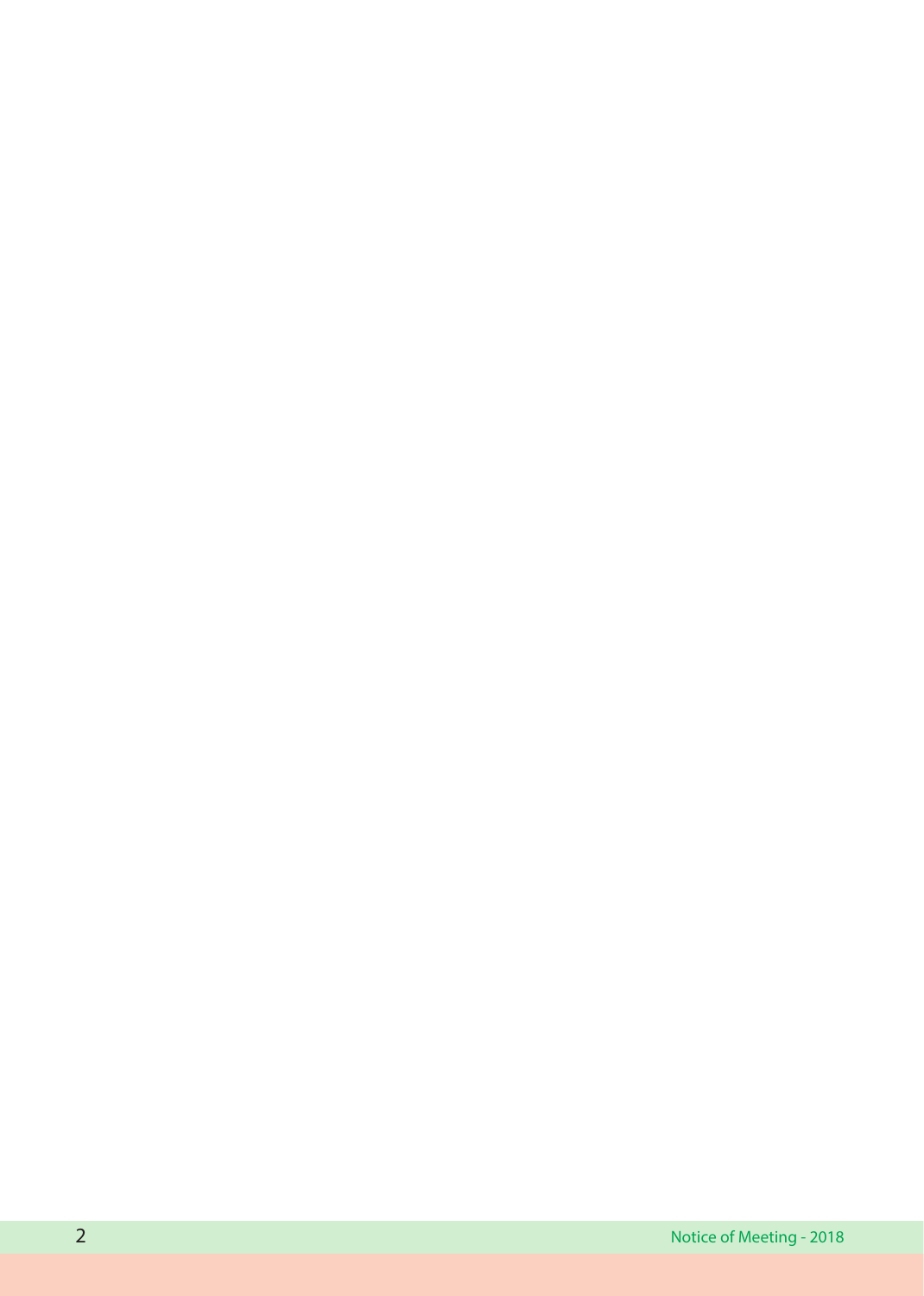## **NOTICE AND AGENDA FORTHE 56THANNUAL GENERAL MEETING FOR PUMA ENERGY ZAMBIA PLC.**

**NOTICE IS HEREBY GIVENTHAT the 56TH Annual General Meeting** of the Members of Puma Energy Zambia Plc will be held in the Zango Hall, Southern Sun Ridgeway Hotel, Lusaka, Zambia, on Thursday, 28<sup>th</sup> March 2018 commencing at 10.00 hours.

## **The Agenda is as follows:-**

## **1. Adoption of the Minutes of the 55th Annual General Meeting**.

To consider and adopt the minutes of the55th Annual General Meeting held on 31st March 2017

## **2. Resolutions:**

## □ **Resolution 1**

**Adoption of the Company's Financial Statements for the year ended 31ST December 2017.**

To receive and adopt the Directors' Report, Company's Financial Statements for the Financial Year ended 31<sup>st</sup>December 2017 and the Auditors' Report thereon.

## · **Resolution 2**

## **Declaration of Dividend.**

To receive and consider the Directors' recommendation that a dividend be declared for the year ended 31<sup>st</sup> December 2017.

## □ **Resolution 3**

#### **Appointment of Auditors.**

To consider and adopt the recommendation for the appointment of the Auditors of the Company and to authorize the Directors to fix their remuneration.

## · **Resolution 4**

## **Appointment of Directors.**

To consider and adopt the recommendation for the re-appointments of Mr. Jacob Jones Sikazwe and Mrs. Gertrude Mukuwa Imbwae being Directors who retire by rotation, in accordance with articles 75(B) and (C) of the Company's Articles of Association, and to re-elect Mr. Sidy Bane and Mr. Robert Leslie Johnson in accordance with article 75 (G) of the Company's Articles of Association.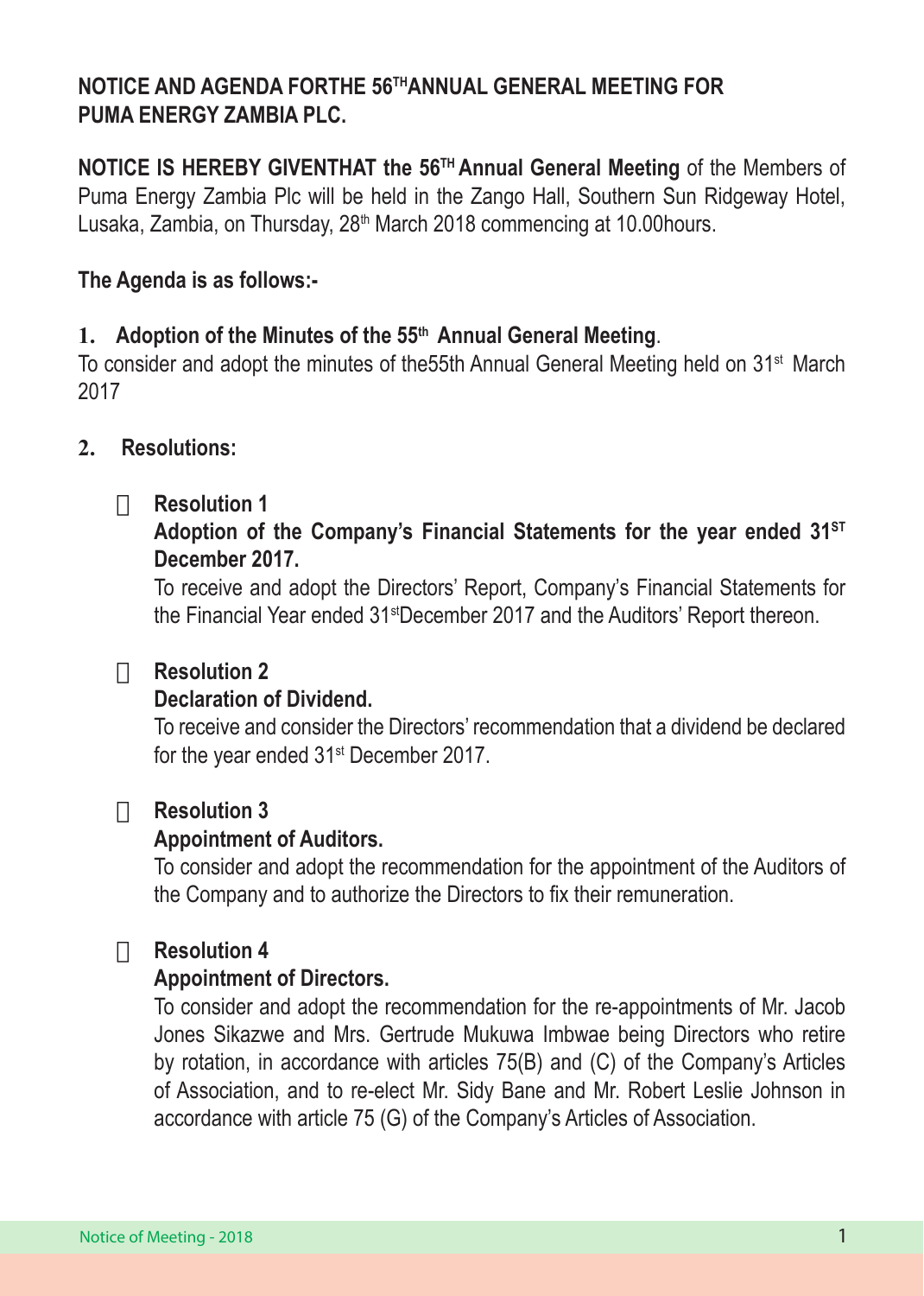## **3. Any other business**

To transact any other business that may properly be transacted at the Annual General Meeting.

A member entitled to attend and vote at the meeting is entitled to appoint a proxy to attend, and on a poll, to vote on his/her behalf. The proxy need not be a member of the Company. Proxy forms are available from the Company Secretary and must be lodged at the Registered Office of the Company not less than 48 hours before the commencement of the meeting.

By Order of the Board

Kalunga Lutato Company Secretary Lusaka, Zambia.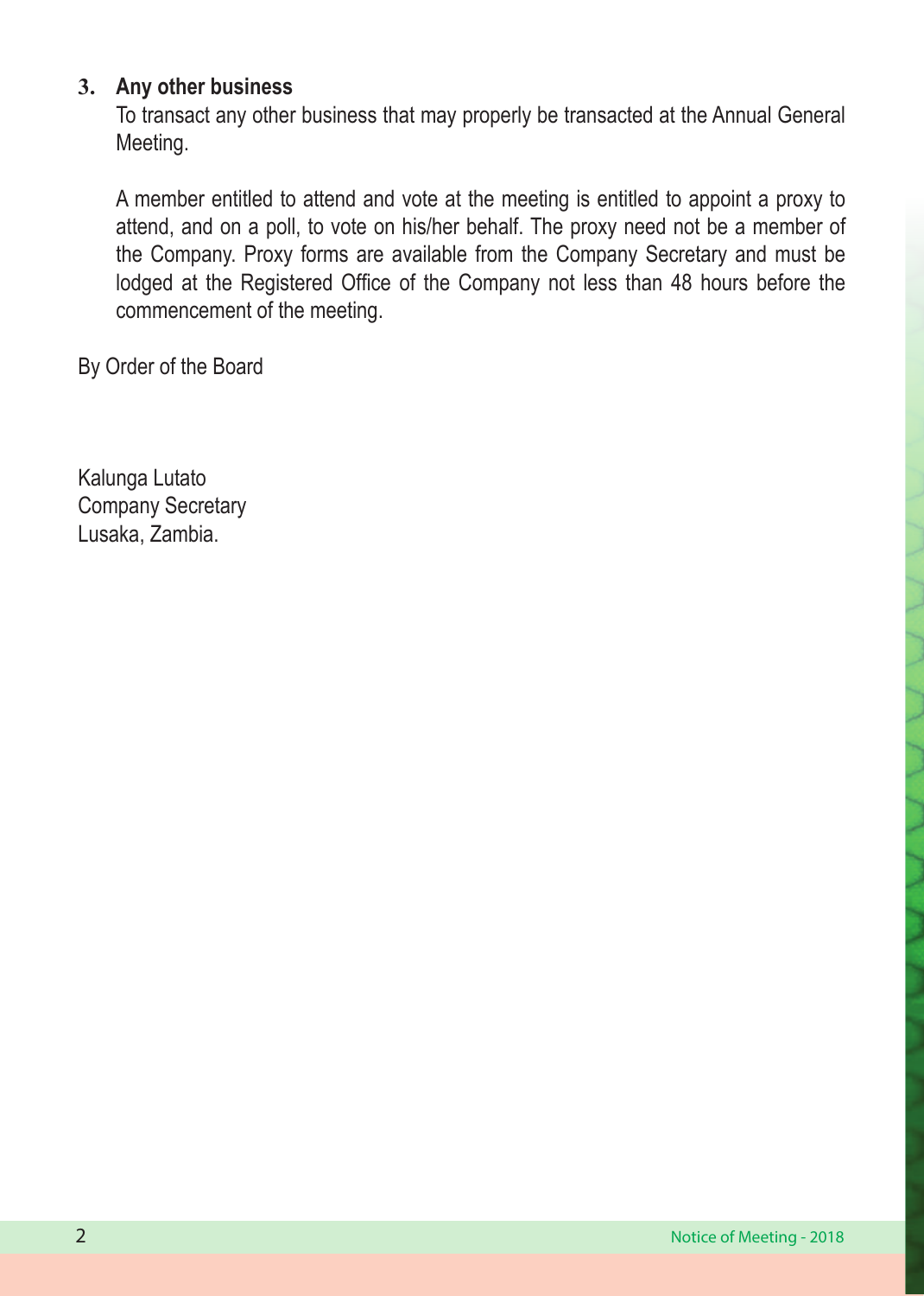



Notice of Meeting and Meeting and Meeting and Meeting and Meeting and Meeting and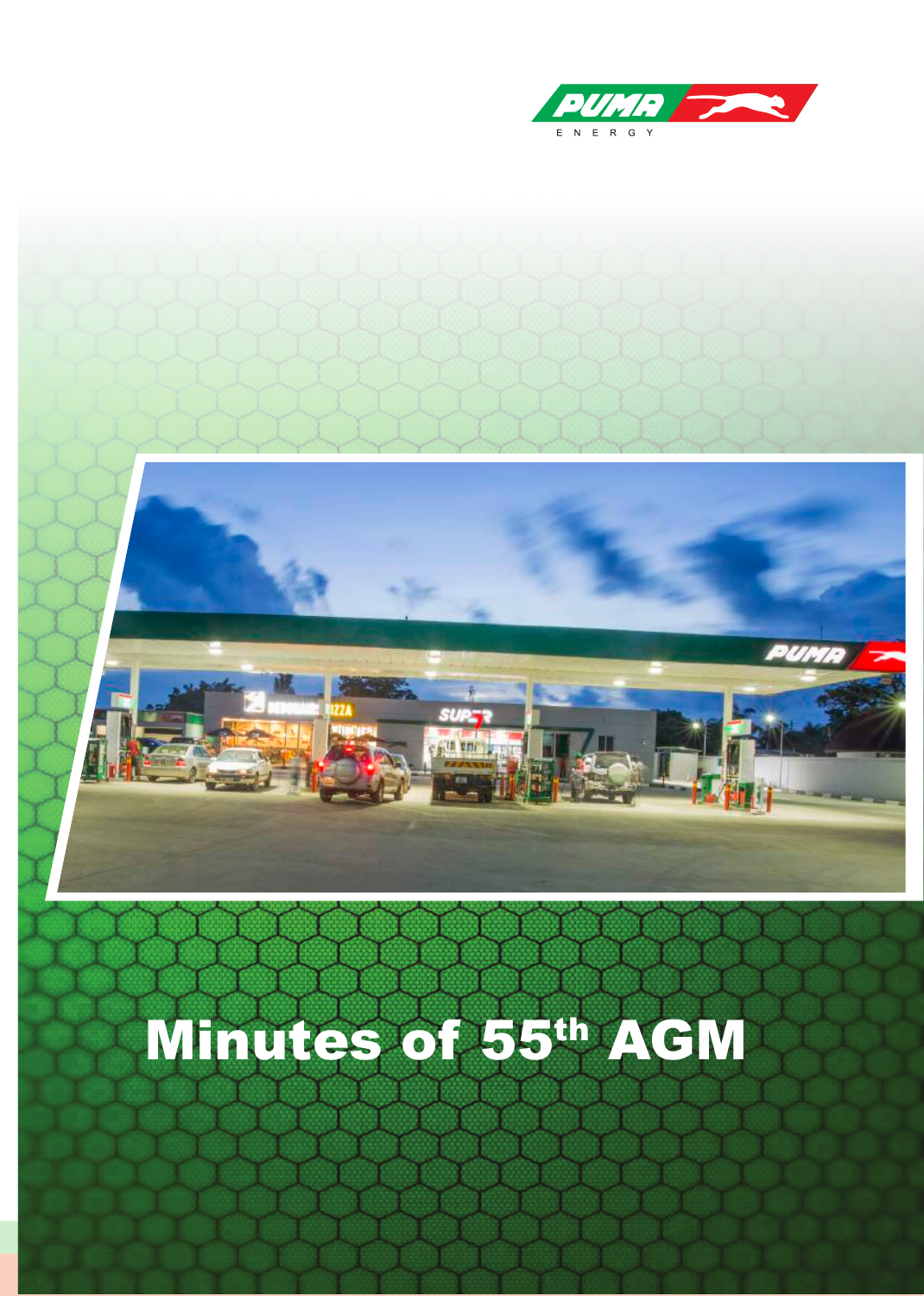## **MINUTES OF THE 55th ANNUAL GENERAL MEETING OF PUMA ENERGY ZAMBIA PLC HELD AT THE SOUTHERN SUN RIDGEWAY HOTEL, ZANGO CONFERENCE HALL, LUSAKA, ON FRIDAY, 31st MARCH 2017, AT 10:00 HOURS.**

| Ψ, | esent. |  |
|----|--------|--|
|    |        |  |

| J.J. Sikazwe     | Chairman                 |
|------------------|--------------------------|
| Y. Yunusa        | <b>Managing Director</b> |
| S.K. Mwenechanya | Director                 |
| G.M. Imbwae      | Director                 |
| S.I. Wambulawae  | Director                 |
| K. Lutato        | <b>Company Secretary</b> |
| P. Simukwai      | Finance Manager          |
| P. Mawire        | Auditor - Ernst & Young  |
| Kantu H. Chiwa   | Auditor - Ernst & Young  |
|                  |                          |

## **Apologies:**

| J. Molapo  | Director |
|------------|----------|
| R. Houdijk | Director |

## **Members Present:**

| Rev. Benson Mwape<br>Chongo    | Regina Kateule           | Matthew Kaonga             | Azell S Banda                 |
|--------------------------------|--------------------------|----------------------------|-------------------------------|
| Phiri Benny                    | Andrew Mbewe             | Nelson Mumba               | Mpango F. Banda               |
| Plaston Myula                  | Linos Lusambo            | Musha Mushala (Proxy)      | Madreen Chimbini              |
| Olive Sichinga                 | Mary Tembo               | Ngandu B Kingsire          | Sweezy Mazuba                 |
| Kelvin Katongo                 | Hangumba D.              | Webson C. Mumba            | Mukuba Kabanda<br>(Proxy)     |
| Angela Banda                   | Sidy Bane (Proxy)        | Musenge Chinonge           | Easty Kaonga                  |
| Adirana C. Sampa               | Themesali BCM (Proxy)    | John Chiwende              | Joseph Lungu                  |
| Mercy Siame                    | Maria Lawga              | Chomba Kabamba (Proxy)     | Salome Kasamwa<br>(Proxy)     |
| Lugano Nakamba<br>(Proxy)      | Harvey Hamanyati (Proxy) | Ziko Maria-Goretti (Proxy) | Jarastone Chapinda<br>(Proxy) |
| Bertha Musonda<br>(Proxy)      | Royce M. Sangweji        | Juliet C. Mumba            | Robert N Kabaghe              |
| Sina Chuma<br><b>Mkandwire</b> | Stanbic Nominees (Proxy) | Muchano Mumba Kanswe       | Kondwani Sakala<br>(Proxy)    |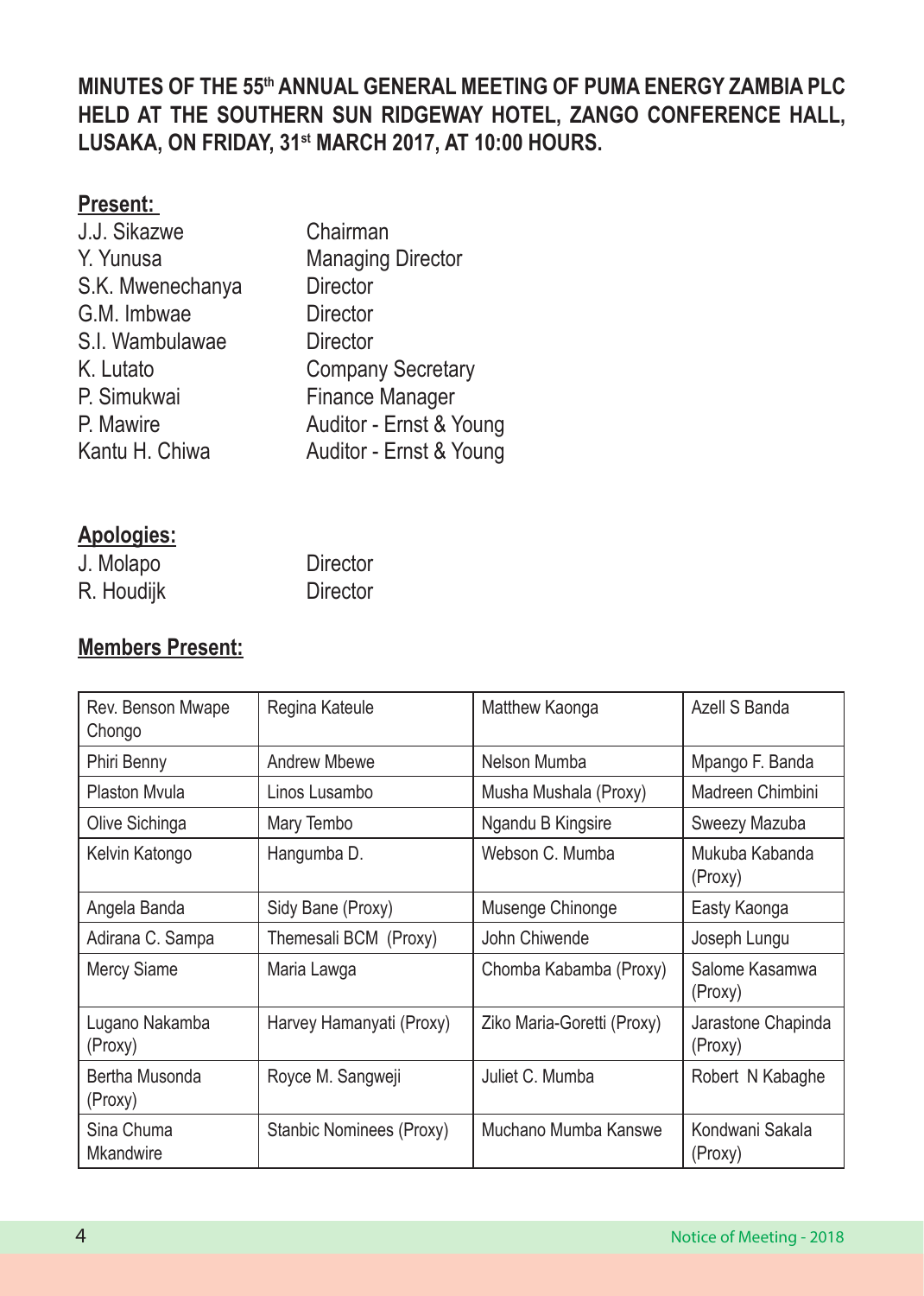| Josephine Chisha<br>(Proxy) | Fergus Lengwe Mungo    | Loveday Mumba             |                          |
|-----------------------------|------------------------|---------------------------|--------------------------|
| Chikandule<br>Mukubesa      | Apopronia Kampo        | Milambo Miyanda           | Peter Tembo              |
| Irene C. Banda              | Roston Sichilima       | Eddie Simbeye             | M. Tembo(Proxy)          |
| J.S Mutale                  | Tachila Zulu           | Fred Simwimba             | Geofrey<br>Chanda(Proxy) |
| Lass Mafuzi                 | W. Kaposhi             | Ngonya Hamalambo(Proxy)   | Sinyinza Charles         |
| Rebecca Ilubala(Proxy)      | A. Mumba (Proxy)       | Kenga Salimboshi          | Kafula<br>kabaso(Proxy)  |
| Lindani Kamwi(Proxy)        | Clever Hankomone       | Prudence Mhango           | Noble Gondwe             |
| Matthew Kamwi(Proxy)        | Denise Mwanza          | Mumbi Ng'andwe            | L. Mwaka                 |
| Godfrey Mumba<br>Kansule    | Desmond Musonda(Proxy) | <b>Tontela Siwale</b>     | William Shonga           |
| Nicolas Makaya              | Peter Chibelo          | Lulumbi Njeleka           | Gift mate Sikombwa       |
| Rosemary Mumba              | Henry Musango          | <b>Esther Shapo</b>       | Peter Kayula             |
| Florence Wamulume           | Patrick Seleti         | Goodwin Habenzu           | C.N Mwango               |
| M.P G                       | Jean kalisirila        | T. Nkenika                | M.B Mwango               |
| M.P. Garg                   | <b>Stewart Mumba</b>   | F. kangongwe              | Kenneth Mulwanda         |
| Christine Nkhoma            | Gaston Nkhoma          | Lubemba Kalamatila(Proxy) | Romance Sampa            |
| M.C Munungwe                | Geofrey Mumba kangwe   | Lizzie Ndumba             | Fenwick Chapala          |
| Joe Chiyassa                | Daisy Sambaulu         | Aaron Kalapa              | SB Mulenga               |
| Meya Mulongoti(Proxy)       | Chanda Mulenga         | M.B Michelo               | Patson Kakubo            |
| Matthews Nkhoma             | Mary Silenga           | Felix C. Mulenga          | Joel Hakafwamba          |

## **In attendance:**

| Namunyola Nachizo Hildah<br>Michael Kalimina Shamutete<br>Likonge Banda<br>Kennedy Kaela<br>Andrew Kaonga<br>Ryan Ronald<br>Chinyanta Kayombo<br>Kutemba<br>J. Simate<br>S. Chipeta<br>Aissata Sondoyi | <b>SEC Observer</b><br>LuSE Observer<br>Mamco<br>LuSE<br>Pangea<br><b>Chosen Money</b><br>Staff<br>Staff<br><b>Broker</b><br>Staff<br>Staff | Mulenga Malata<br>Gift Dauchi<br>Christopher Mumba<br>Pamela kando<br>Kamungoma Mate<br>Richard Chiyangi<br>Emmanuel Mubanga<br>Jonathan Phiri<br>Mwiche Banda<br>Lemmygrass Mwaka | Staff<br><b>Staff</b><br><b>Staff</b><br><b>Broker</b><br><b>Broker</b><br><b>Staff</b><br><b>Staff</b><br><b>Staff</b><br><b>Staff</b><br>Undeclared<br>capacity |
|--------------------------------------------------------------------------------------------------------------------------------------------------------------------------------------------------------|---------------------------------------------------------------------------------------------------------------------------------------------|------------------------------------------------------------------------------------------------------------------------------------------------------------------------------------|-------------------------------------------------------------------------------------------------------------------------------------------------------------------|

I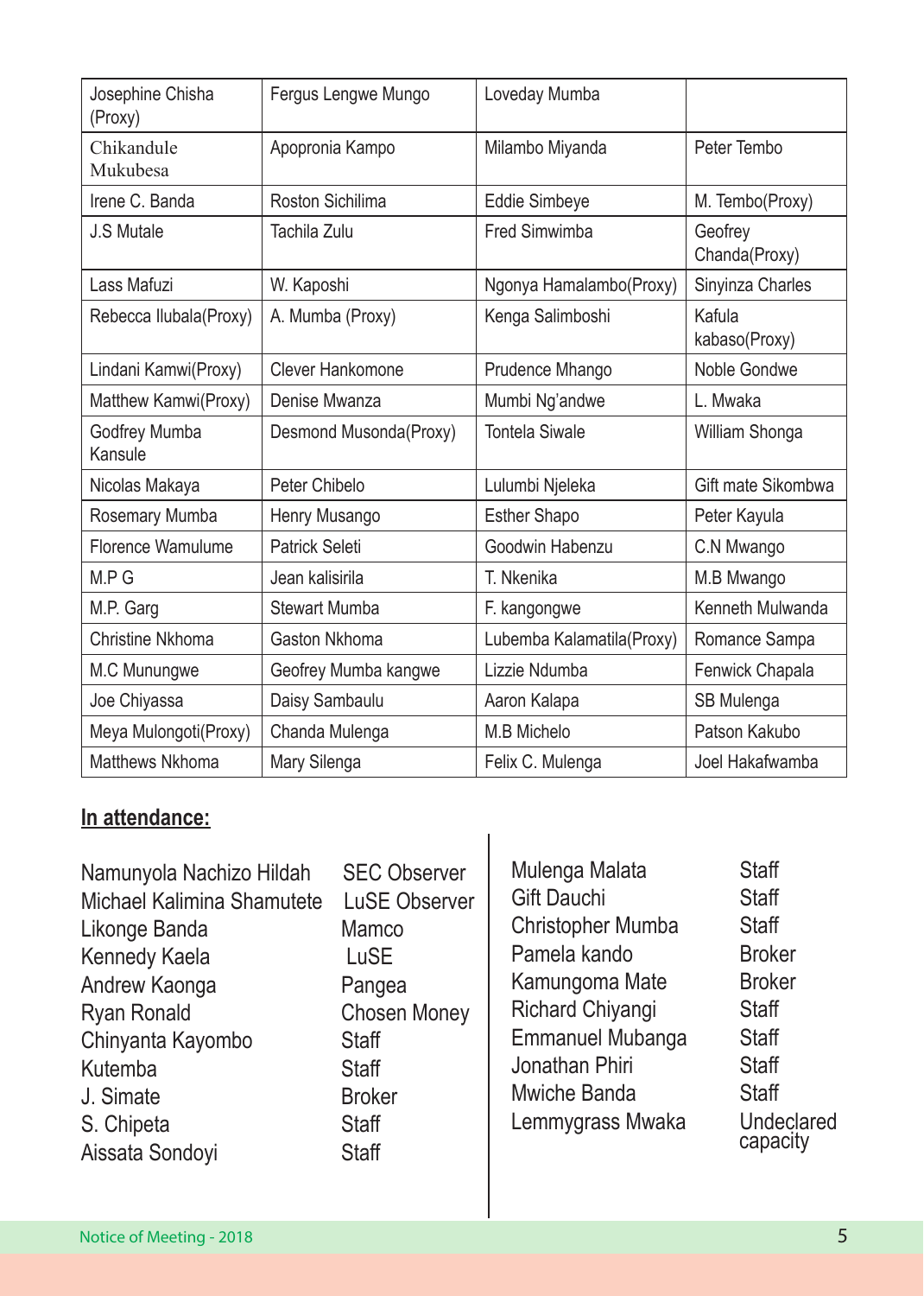## **1.1 INTRODUCTION**

The Chairman called the meeting to order at 10:02 hours and welcomed all the members present and those in attendance at the 55<sup>th</sup> Annual General Meeting of the Company.

Thereafter, the Company Secretary confirmed that a quorum had been formed, and advised that the Chairman could proceed with the meeting.

The Agenda was then proposed and adopted as circulated. After the adoption of the agenda, Management was requested to make a presentation to the members on the major highlights of the Company's performance in the year under review, and its future outlook.

## **MANAGEMENT PRESENTATION**

Listed below were some of the major developments of 2016 as well as the Company's performance in the year under review:

- (i) Capital investment of K31.170m compared to K95.421m in the previous financial year continuing the Company's strong commitment to sustain and grow the business;
- (ii) A decline in sales volume of 8.5% from 415 million litres in 2015 to 379 litres in 2016;
- (iii) Reduced Net Profit after tax, from K72.260 million in 2015 to K67.942 million in 2016 equating to a 5.975% decrease;
- (iv) Product supply sustainability; and
- (v) Sustaining the Company's dividend policy.

It was reported that sales revenue had increased to K3,217,935,000 from K3,133,493,000, equating to a 2.7% increase on account of the fuel pump price increase in October 2016 that had been effected by the ERB.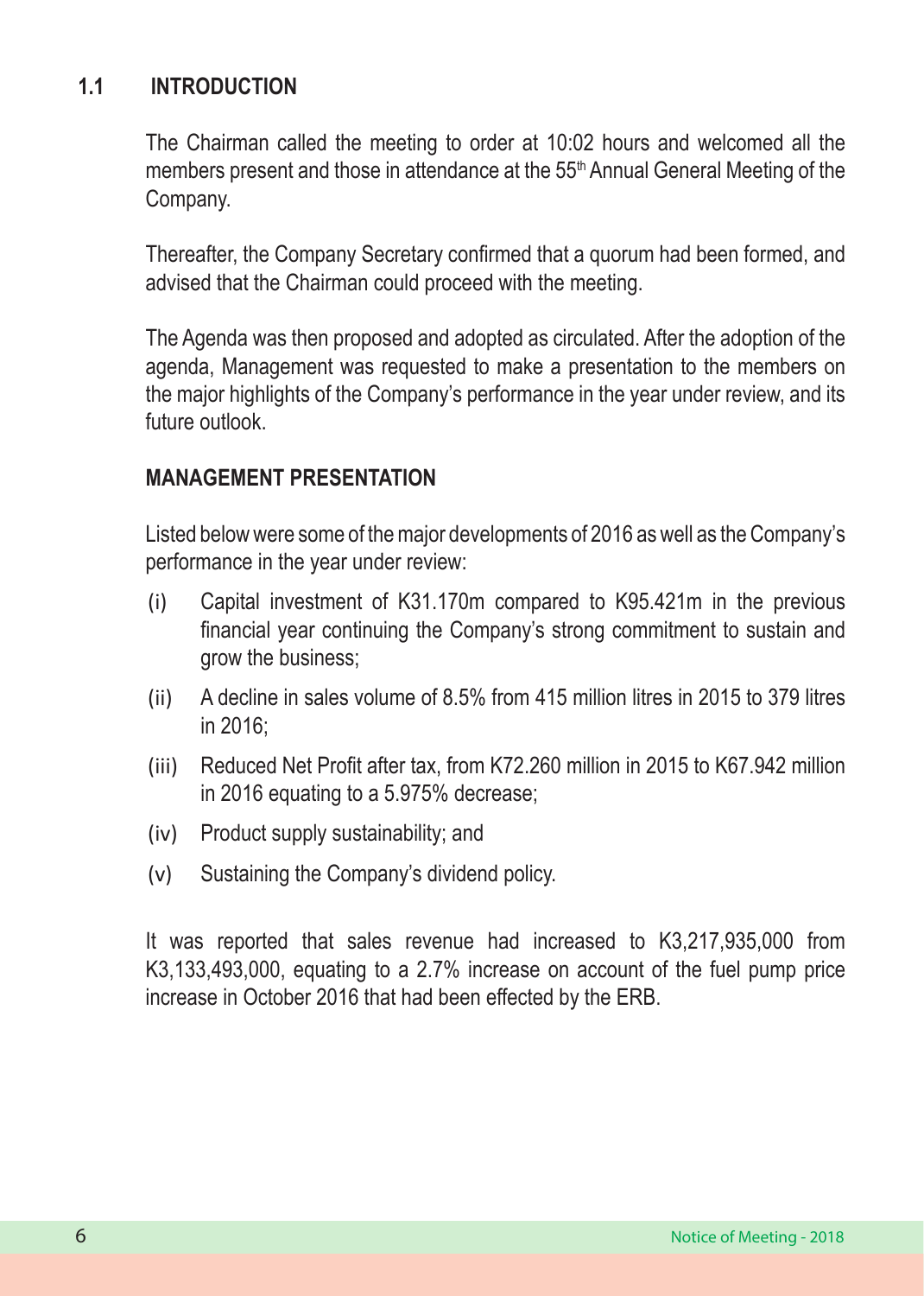## **OUTLOOK**

It was advised that the Company had budgeted K60.1m for capital investment expenditure on carefully selected projects for 2017. It was advised further that most the same were growth projects in the Retail segment, including but not limited to building some new to industry sites, razing and rebuilding of retail sites, forecourt resurfacing as well as tank replacements.

It was further advised that the Company would continue to ensure that all of its operations were carried out safely and reliably.

Management also advised that it was planning to target new customers for the nonmining B2B segment in order to ensure the growth of sales volumes and to increase market share.

- The Members noted that the Company had performed quite well despite it having been a tough year economically as well as for the industry as a whole.
- The members queried the Contingent Liabilities on page 96 of the Annual Report and asked whether the matters were still ongoing or if it had been concluded. Management advised that the matters were still before the Courts of law.
- The members advised that some of them had received their copies of the Annual Report without enough time to properly analyse and digest the information before the meeting. Management advised that in order to mitigate against the same the Notice and Annual Report were available on the websites of the Company's transfer secretaries (ShareTrack Zambia) as well as the Company's Brokers (Stockbrokers Zambia Limited).
- The Members informed Management that they would like the Company to hold site visits or an "Open-day" of sorts where shareholders could be given an overview of how product is handled and operations are carried out behind the scenes, in order for them to get a better understanding of what the company does. The Members were advised that Management would consider their suggestions and if assessed as feasible taking into account the safety considerations, and the shareholders would be advised accordingly.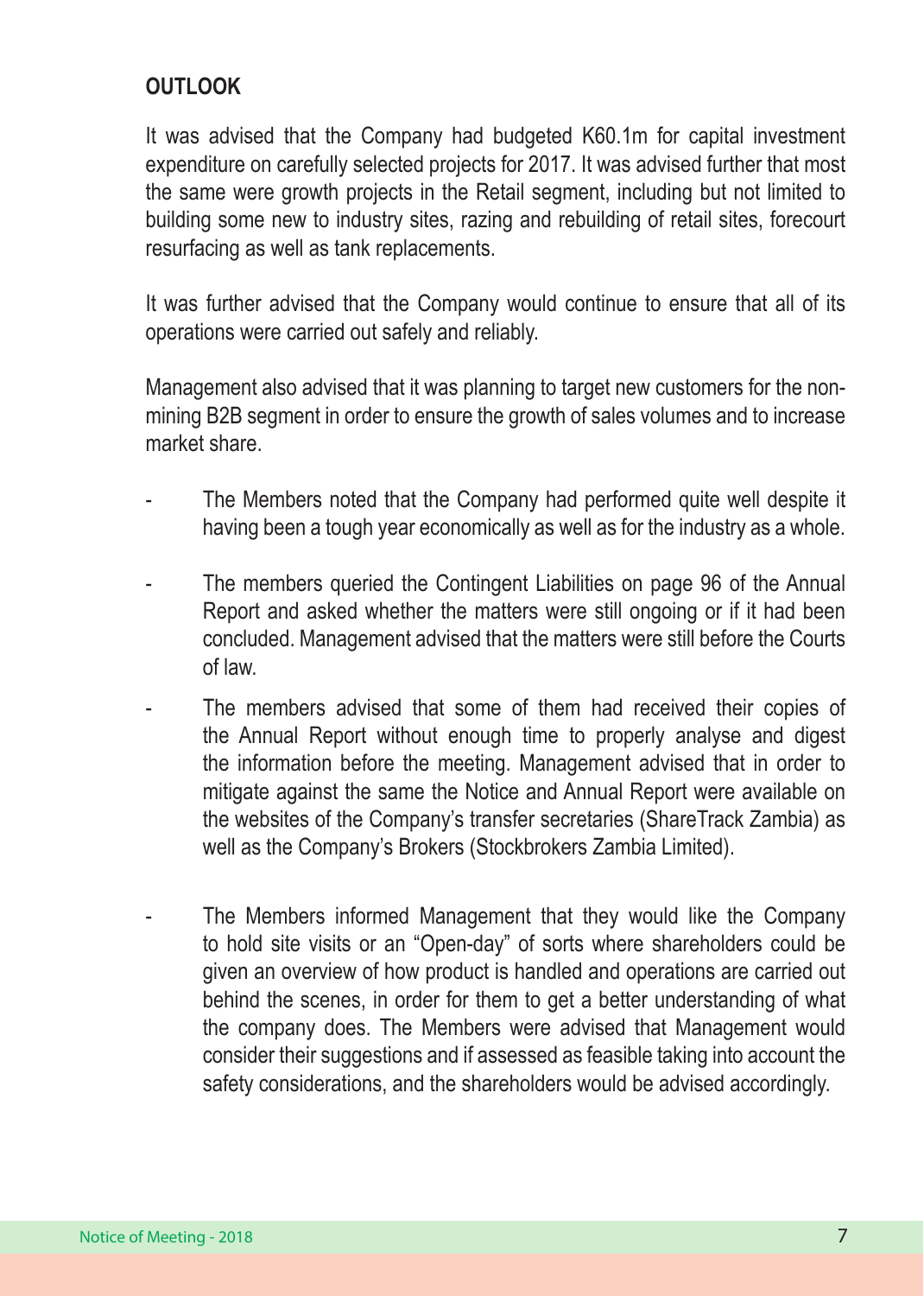## **2.0 RESOLUTIONS**

After the presentation and clarifications of the issues raised, the following resolutions were presented to the members for consideration and approval:-

## **2.1 Adoption of the Minutes of the 54thAnnual General Meeting of the Company**

The minutes of the  $54<sup>th</sup>$  Annual General Meeting which was held on  $31<sup>st</sup>$  March 2016, at the Southern Sun Ridgeway Hotel, Zango Hall, Lusaka, Zambia at 10:00 hours were tabled before the shareholders for approval.

## **It was RESOLVED:**

THAT, there being no corrections, the minutes of the 54<sup>th</sup> Annual General Meeting of the Company, held on Thursday 31<sup>st</sup> March 2016 at the Southern Sun Ridgeway Hotel, Zango Hall, Lusaka, Zambia at 10:00 hours were thereby adopted as a correct record of the proceedings of that meeting.

## **2.1.1 MATTERS ARISING**

The members enquired about first paragraph under item 2.1.1 pertaining to the Competition & Consumer Protection Commission (CCPC) court matter. The members queried whether the litigation that the Company was facing had been concluded. The Board advised the matter had not been concluded and was still before the Courts of law.

## **2.2 Adoption of the Audited Financial Statements of the Company for the year ended 31st December 2016.**

The Finance Manager presented the members with a summary of the audited Financial Statements of the Company for the year ended 31<sup>st</sup> December 2016 which showed a net profit of K67.942 million, for adoption.

## **It was RESOLVED:**

THAT the Statement of Profit or Loss and Other Comprehensive Income with a net profit of K67.942 million, and the Statement of Cash flows for the financial year ended 31st December 2016, and the Statement of the Financial Position as at the same date, together with the reports of the Directors and Auditors thereon, be and were thereby adopted.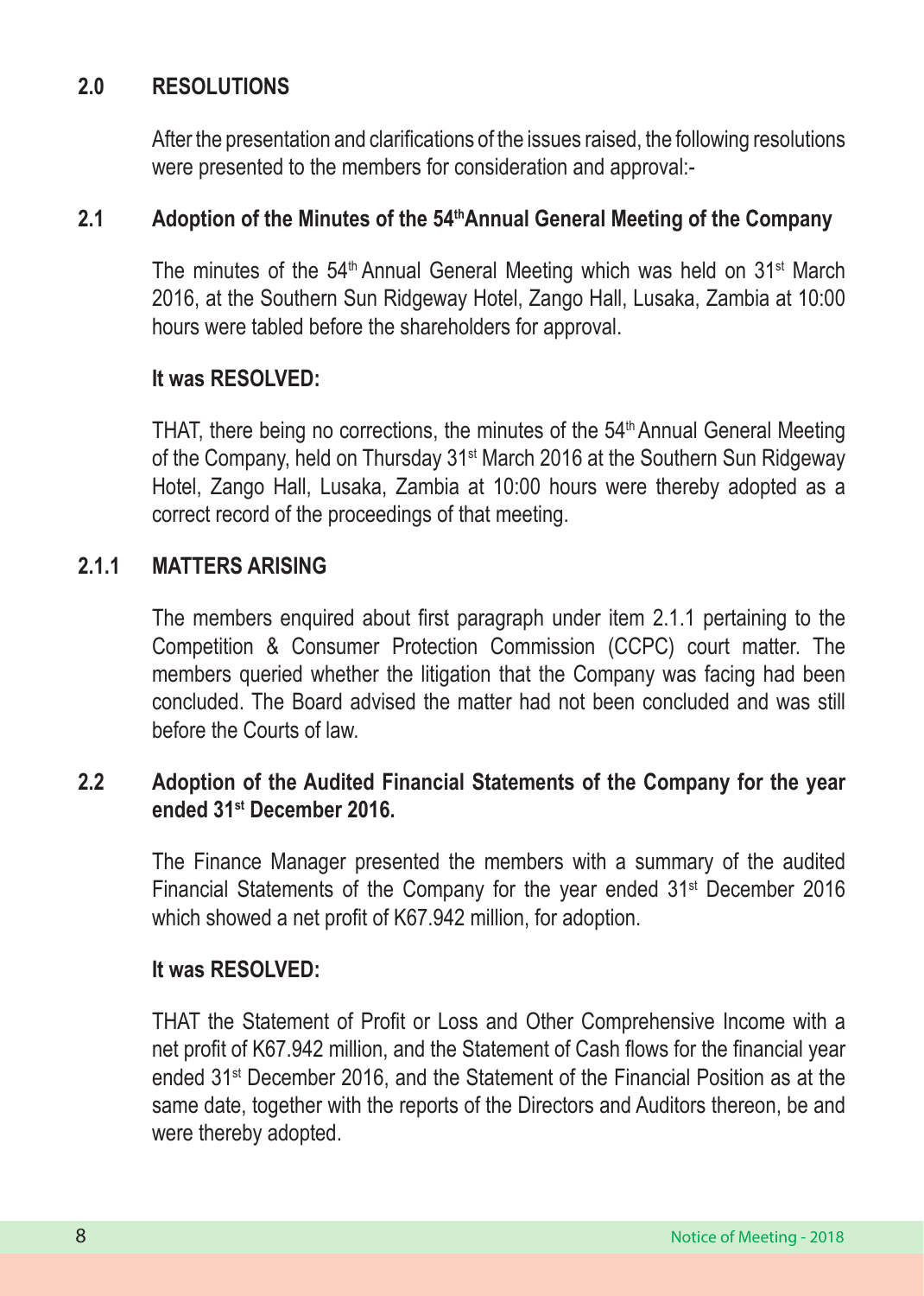## **2.3 Declaration of Dividend for the year ended 31st December 2016**

In the year under review the Company made a profit after tax of K67.942 million. In view of this financial performance, the Directors recommended to the Shareholders for approval of the proposed a final dividend of K27.2m (K0.0544 per share) for the financial year ended 31st December 2016 and that the said dividend be paid in the week beginning 1st May 2017 to holders of ordinary shares appearing on the Register of Members on Friday 28<sup>th</sup> May 2016 being the record date.

## **It was RESOLVED:**

THAT, as recommended by the Directors, a final dividend of K0.0544 per share (totalling K27.2 million) be and was thereby declared in respect of the Financial Year ended 31st December 2016 and that such dividend be paid in the week beginning Monday, 1<sup>st</sup> May 2017 to holders of ordinary shares appearing on the Register of Members on Friday 28<sup>th</sup> April 2017 being the record date.

## **2.4 Appointment of Auditors**

The meeting was informed that Messrs Ernst & Young had indicated willingness to continue as Auditors of the Company until the conclusion of the Annual General Meeting at which the 2017 financial results would be tabled, and that the Board of Directors being satisfied with their performance had recommended their reappointment.

## **It was RESOLVED:**

THAT in accordance with Article 119 of the Company's Articles of Association, Messrs Ernst & Young, having expressed their willingness to continue in Office until the conclusion of the next Annual General Meeting at which the accounts for the year ending 31st December 2017 shall be laid before the Company, be and were thereby re-appointed as the Company's Auditors at a remuneration to be fixed by the Directors.

## **2.5 Re-election of Directors**

The Board of Directors proposed the re-election of Ms. Susan Inonge Wambulawae and Dr. Silane Kalenge Mwenechanya being due for retirement by rotation in accordance with article 75 (C) of the Company's Articles of Association. Further, in the year under review the Board of Directors appointed Mr. Yahaya Yunusa and Mr. Jonathan Molapo in accordance with Article 75 (G) to fill casual vacancies on the Company's Board subject to re-election at the Annual General Meeting of the Company.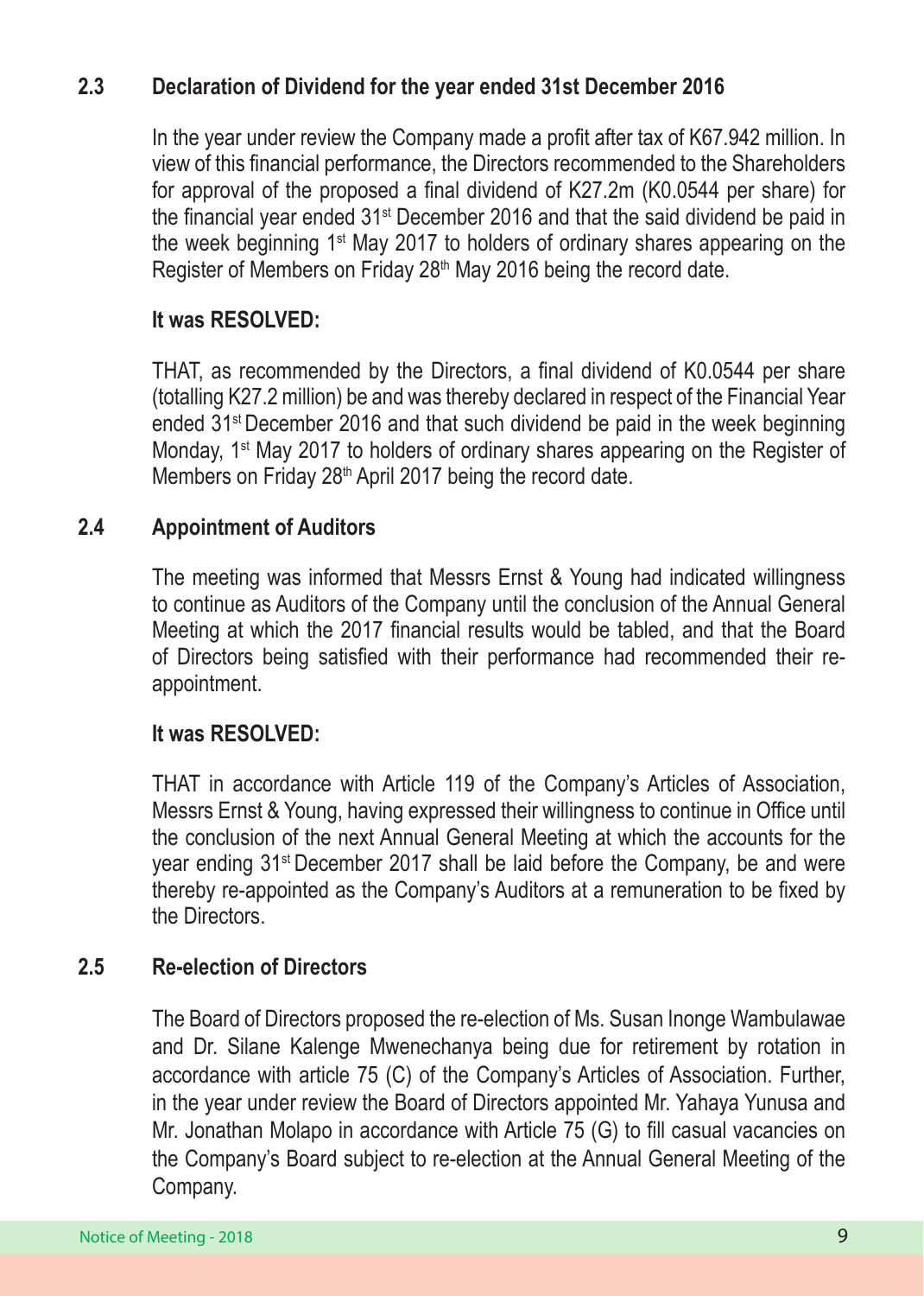## **It was RESOLVED:**

THAT, as recommended by the Board of Directors, the re-elections of Ms. Susan Inonge Wambulwae and Dr. Silane Kalenge Mwenechanya as Directors of Puma Energy Zambia PLC in accordance with article 75 (C) of the Company's Articles of Association, and the re-election of Mr. Yahaya Yunusa and Mr. Jonathan Molapo as Directors of Puma Energy Zambia PLC in accordance with Article 75 (G) of the Company's Articles of Association be and were thereby approved.

The members queried the Board on what one required in order to sit on the Company's Board. It was advised that the Company required independent directors who bring to the table qualifications, skills and knowledge beneficial to the Company's Board, and thereby add value to the Board with their contributions. It was advised that in the past the Board had invited shareholders including the institutional investors to propose appointees, but at the time the invitation was turned down in favour of an independent board which the minority shareholders could challenge. The Board further advised that the process was open, and submissions for evaluation by the Board were welcome.

## **3.0 Any Other Business:**

There was no other business.

## **4.0 Conclusion:**

There being no other business to discuss the Chairman thanked all the members, as well as the Directors present for their contribution during the 55<sup>th</sup> Annual General Meeting of the shareholders. The Chairman reiterated that it had been a challenging year as advised by the Management Team in their presentation, but that the Company was still strong, as was their investment. The Chairman also thanked the Management Team for their efforts in producing good results in a challenging year, and declared the meeting closed at 11:10 hours.

| Date |  |
|------|--|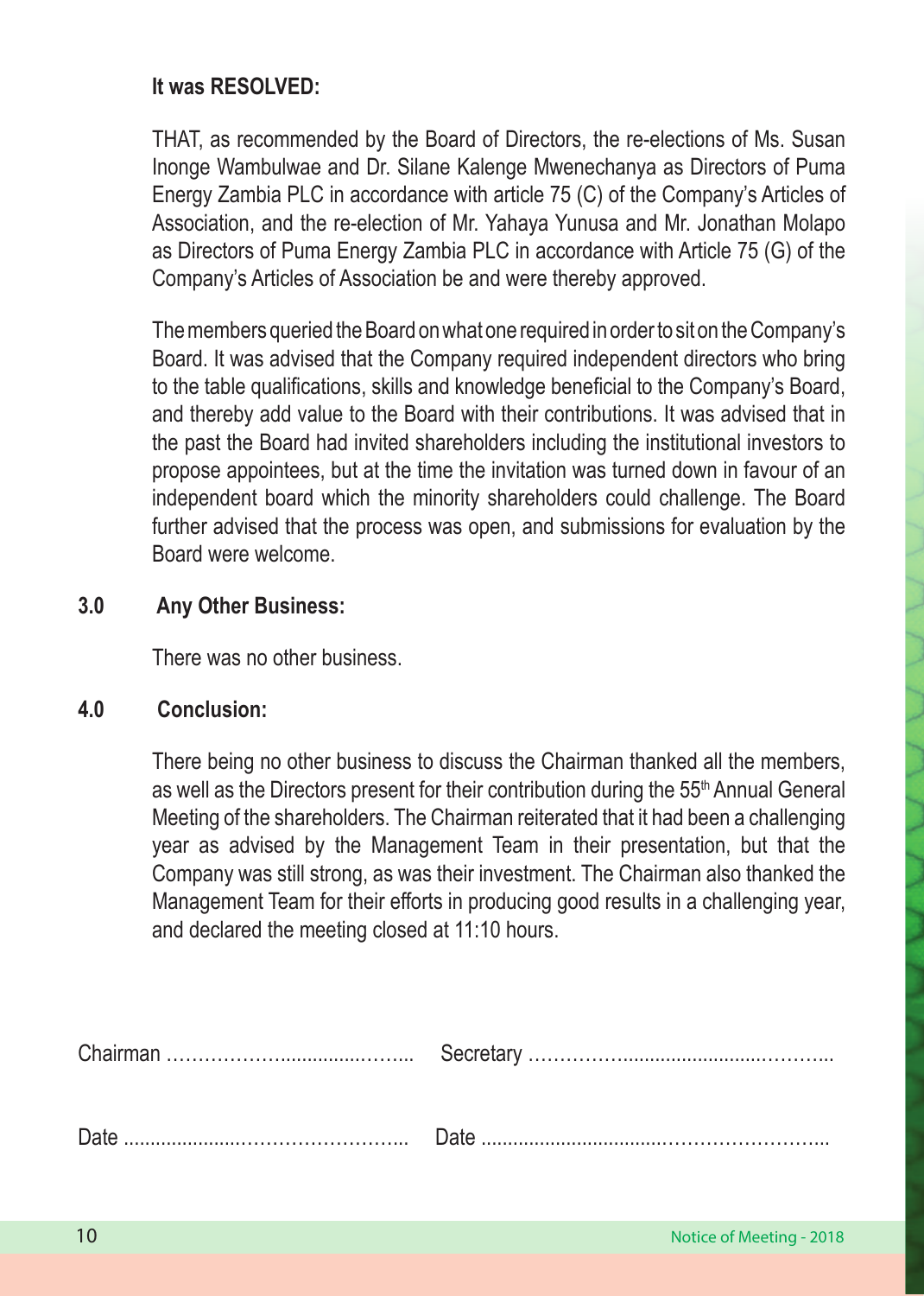



# Proxy form for 56th AGM

Notice of Meeting - 2018 11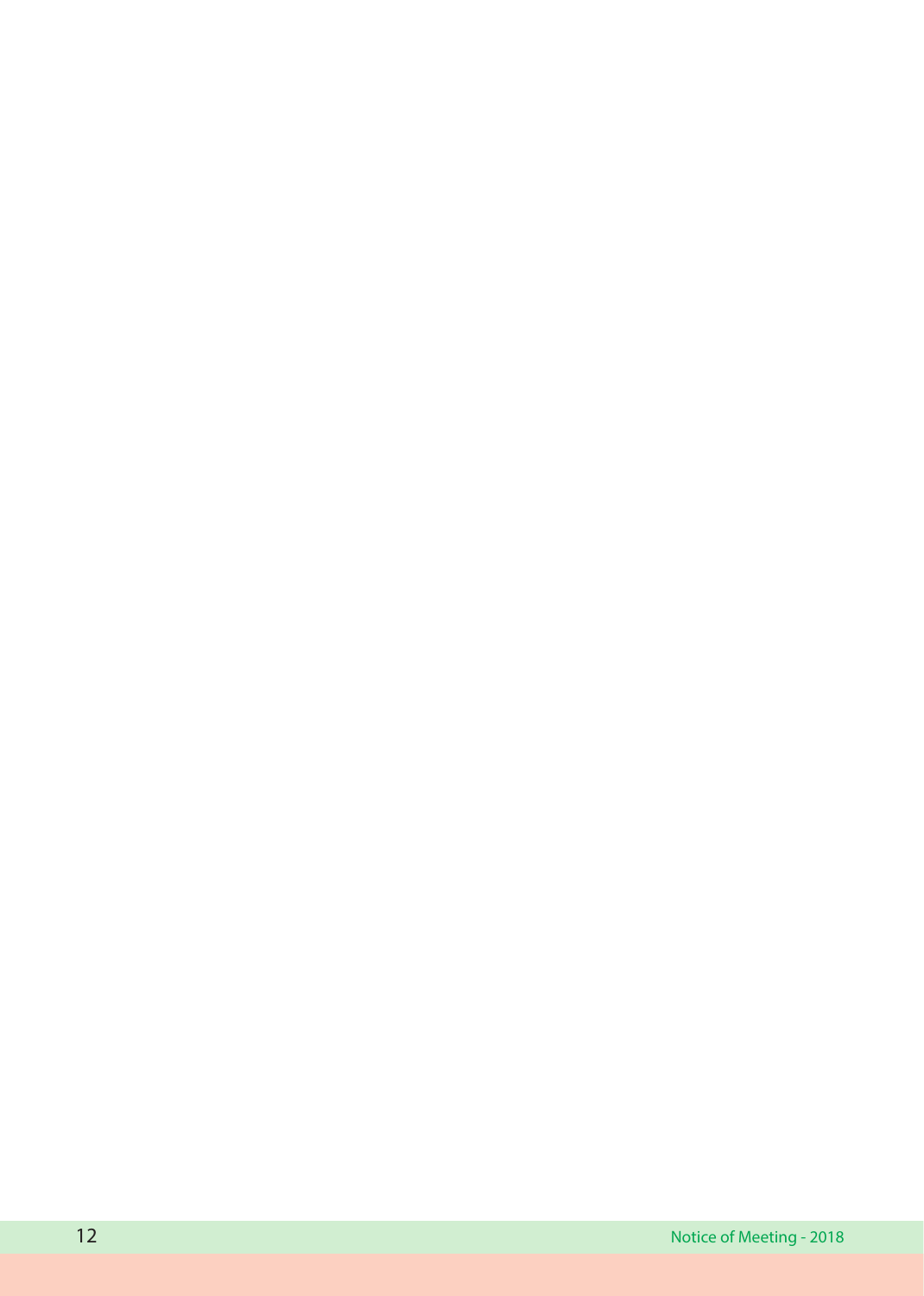

## **PROXY**

| being a member /members of Puma Energy Zambia Plc and entitled to vote; hereby appoint |
|----------------------------------------------------------------------------------------|
|                                                                                        |
|                                                                                        |
|                                                                                        |
|                                                                                        |

or failing him/her, the Chairman of the meeting as my/our proxy to vote for me/us on my/ our behalf at the 56<sup>th</sup> Annual General Meeting of the Company to be held on Wednesday, 28th March 2018 at 10:00 hours at the Southern Sun Ridgeway Hotel, Zango Hall, Lusaka, Zambia and at any adjournment thereof, as he/she thinks fit.

| Signature(s) of member(s): |  |
|----------------------------|--|
|                            |  |

........…………………………….………………...

Note: A member entitled to attend and vote at the meeting may appoint in writing a proxy to attend, speak and on a poll, to vote on his/her behalf. A proxy need not also be a member of the company.